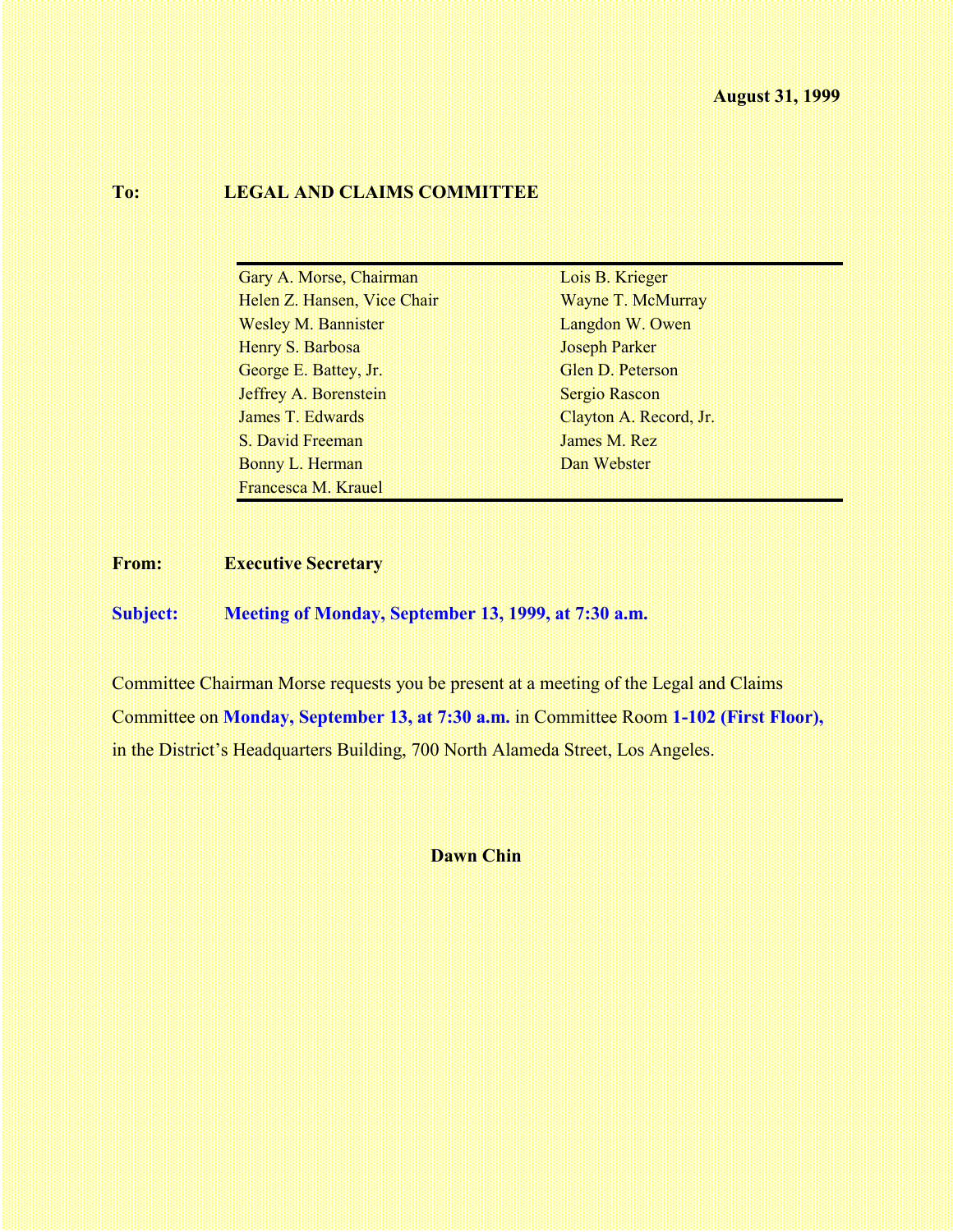# **AGENDA**

# **ADJOURNED LEGAL AND CLAIMS COMMITTEE MEETING WITH BOARD OF DIRECTORS\***

# **September 13, 1999**

#### **7:30 AM**

MWD Headquarters Building • Room 1-102, 1st Floor • 700 N. Alameda Street • Los Angeles, CA 90012

**\*The Metropolitan Water District's Legal and Claims Committee meeting is noticed as a joint committee meeting with the Board of Directors for the purpose of compliance with the Brown Act. Members of the Board who are not assigned to the Legal and Claims Committee may participate as members of the Board, whether or not a quorum of the Board is present. In order to preserve the function of the committee as advisory to the Board, members of the Board who are not assigned to the Legal and Claims Committee will not vote on matters before the Legal and Claims Committee.**

- **1. ADDITIONS TO THE AGENDA** (As required by Gov. Code, § 54954.2, subd. (b).)
- **2. OPPORTUNITY FOR MEMBERS OF THE PUBLIC TO ADDRESS THE COMMITTEES ON MATTERS WITHIN THE COMMITTEE'S JURISDICTION** (As required by Gov. Code, § 54954.3, subd.(a).)
- **3. APPROVAL OF THE MINUTES OF THE LEGAL AND CLAIMS COMMITTEE MEETING HELD AUGUST 16, 1999** (a copy has been mailed to each Director)
- **4. CONSENT CALENDAR ITEMS ACTION**

None.

- **5. OTHER BOARD ITEMS ACTION**
	- 9-3 Authorize Signing of the San Joaquin River/VAMP Agreement L&C, WP&R—Action)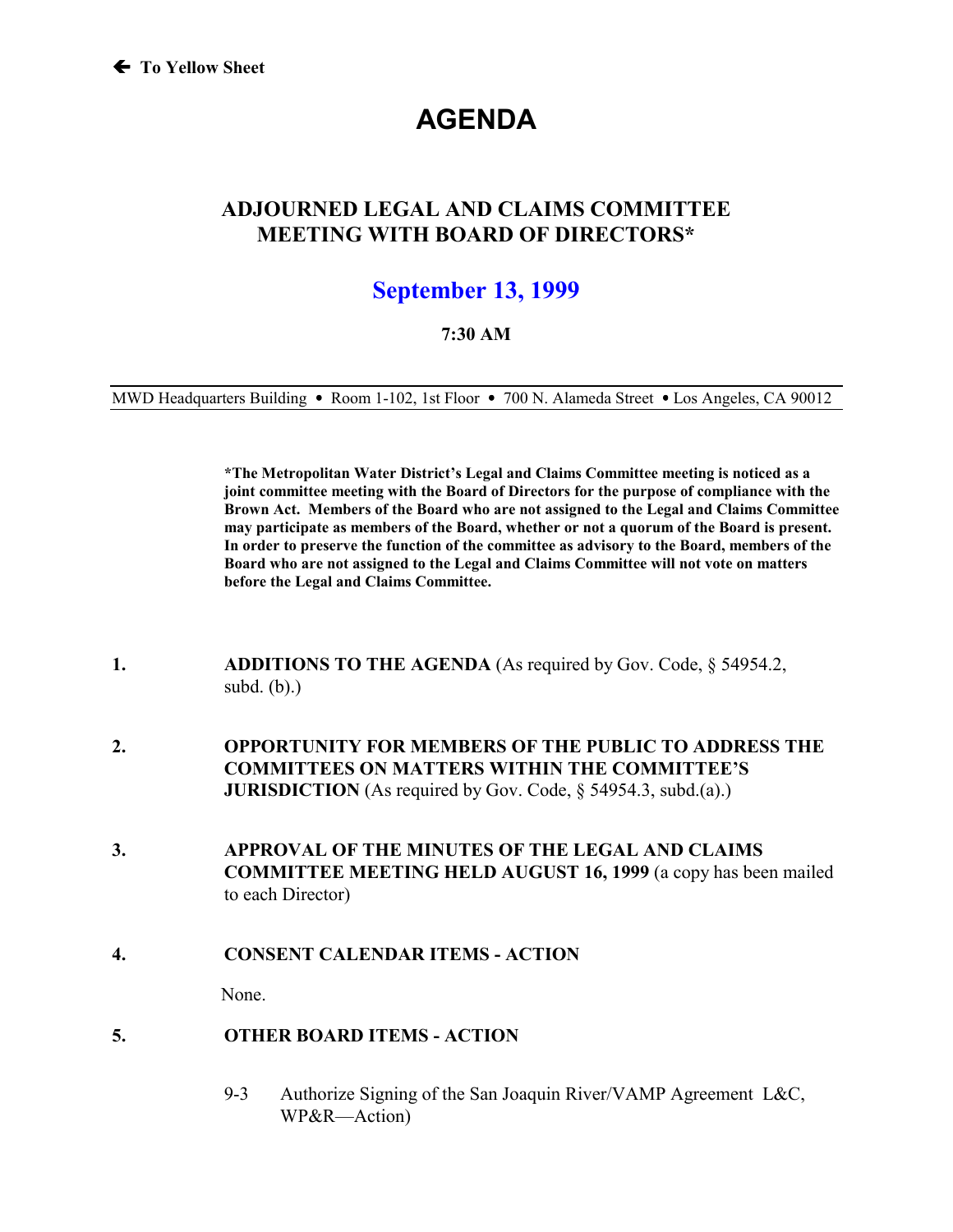#### ! **To Yellow Sheet**

- 9-4 Adopt Resolution of Necessity Directing the General Counsel to Condemn Property Required for the Inland Feeder Project in San Bernardino County, California, Identified by Assessor's Parcel Number 1210-211-17, MWD's Right-of-Way Parcel Number INFED1-28-150 and Owner's Name Ruffen B. Kirkland (L&C—Action)
- 9-5 Authorize Administrative Settlement of Inland Feeder Project Parcels INFED1-28-160PEA1 and INFED1-28-170PEA1, San Bernardino County Assessor's Parcel Nos. 1210-211-16 and 18 (Portions); Owners: Charles M. Delameter, Jr., Thomas W. Delameter, and Richard J. Delameter. **[Conference with Real Property Negotiator (Mark Mendoza); to be heard in closed session pursuant to Gov. Code § 54956.8]** (L&C, Real Prop.--Action)
- 9-6 Request for Authority to Make Final Settlement Offer in Eminent Domain Action Entitled The Metropolitan Water District of Southern California v. Campus Crusade for Christ, et al., for the Inland Feeder Project, San Bernardino County Superior Court Case No. SCV 35498. **[Conference with Legal Counsel--Existing Litigation; to be heard in closed session pursuant to Gov. Code § 54956.9(a)]** (L&C--Action)

#### **6. COMMITTEE ITEMS**

- a. Oral Update on Inland Feeder Property Condemnation Matters and Threatened Litigation, Identified by Owners' Names on IFUD **[Conference with Legal Counsel--Existing and Anticipated Litigation; to be heard in closed session pursuant to Gov. Code, §§ 54956.9(a) and (b)]**
- NOTE: At the discretion of the committee, all items appearing on this agenda, whether or not expressly listed for action, may be deliberated and may be subject to action by the committee.

This committee reviews items and makes a recommendation for final action to the full Board of Directors. Final action will be taken by the Board of Directors. Agendas for the meeting of the Board of Directors may be obtained from the Executive Secretary. This committee will not take any final action that is binding on the Board, even when a quorum of the Board is present.

#### **Attachment A**